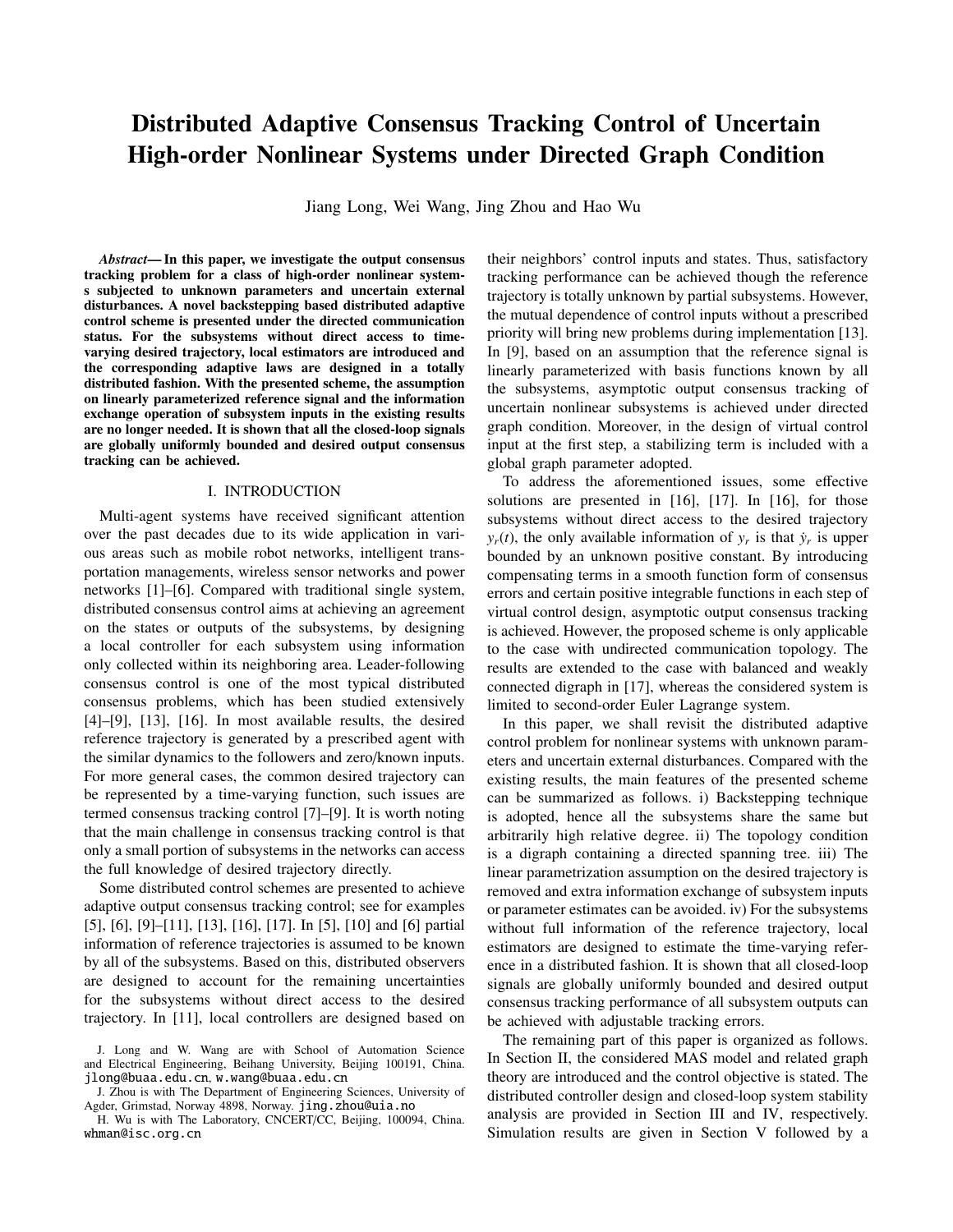conclusion drawn in Section VI.

#### **II. PROBLEM FORMULATION**

#### A. System Model

In this paper, a group of  $N$  nonlinear subsystems modeled as follows [12] are considered.

$$
y_i^{(n)}(t) - \sum_{l=1}^{p_i} \theta_{il} \varphi_{il}(y_i, \dot{y}_i, \dots, y_i^{(n-1)}) = b_i u_i + d_i(t) \qquad (1)
$$

where  $y_i \in R$  and  $u_i \in R$  are the output and control input of subsystem *i* for  $i = 1, ..., N$ , respectively.  $b_i \in R$ ,  $\theta_{il} \in R$  are unknown constant parameters and  $b_i$  is nonzero.  $\varphi_{il}: R^n \to R$ is a known smooth nonlinear function.  $d_i(t) \in R$  denotes uncertain external disturbance.

By defining the state variables as  $x_{i,q} = y_i^{(q-1)}$ ,  $q = 1, ..., n$ , system (1) can be described by the following state space representation

$$
\dot{x}_{i,q} = x_{i,q+1}, \quad q = 1, 2, ..., n-1; \n\dot{x}_{i,n} = b_i u_i + \varphi_i^{\mathrm{T}} \theta_i + d_i(t) \n y_i = x_{i,1}
$$
\n(2)

where  $\varphi_i = [\varphi_{i1}, \varphi_{i2}, \dots, \varphi_{ip_i}]^T$  and  $\theta_i = [\theta_{i1}, \theta_{i2}, \dots, \theta_{ip_i}]^T$ .

## B. Information Transmission Condition among the N Subsystems

Suppose that the information transmission condition among the N linked subsystems can be described by a fixed directed graph  $G \triangleq (V, \varepsilon)$ , where  $V = \{1, ..., N\}$  denotes the set of indexes corresponding to the  $N$  linked subsystems and  $\varepsilon \subseteq \mathcal{V} \times \mathcal{V}$  is the set of edges between two distinct subsystems. The agent  $j$  can access the information from agent *i* if  $(i, j) \in \varepsilon$ , but not necessarily vice versa [14]. In this case, the agent  $i$  is called the neighbor of agent j and we use  $N_i$  to denote the set of neighbors of agent j, that is,  $N_j \triangleq \{j \in \mathcal{V} : (i,j) \in \varepsilon\}$ . Note that the self edges  $(i, i)$  are not allowed, thus  $(i, i) \notin \varepsilon$  and  $i \notin \mathcal{N}_i$ . The adjacency matrix  $A = [a_{ij}] \in R^{N \times N}$  with nonnegative elements is defined such that  $a_{ij} = 1$  if  $(j, i) \in \varepsilon$ , otherwise  $a_{ij} = 0$ . It is clear that the diagonal elements are all 0 due to  $(i, i) \notin \varepsilon$ . We introduce an in-degree matrix defined as  $\Delta = diag(\Delta_i) \in R^{N \times N}$  with the diagonal elements  $\Delta_i = \sum a_{ij}$ being the *i*th row sum of  $A$ . The Laplacian matrix of  $\overrightarrow{A}$  is defined as  $L = \triangle - A$ . In a directed graph, a directed path from node  $i$  to  $j$  is defined if there exists a sequence of successive edges  $\{(i,k),(k,m),(m,l),(l,j)\}\subseteq \varepsilon$ . A directed graph contains a directed spanning tree if there exists at least a root node  $i$  such that all the remaining nodes in the graph can be reached from *i* through a directed path. In this paper, we use  $\mu_i = 1$  to denote the case that the subsystem i can directly access the full information of reference trajectory, otherwise  $\mu_i = 0$ .

### C. Control Objective

The control objective of this paper is to design a local adaptive controller  $u_i$  in a distributed fashion for each subsystem *i* under a directed graph condition such that:

- all the closed-loop signals are globally uniformly bounded:
- all subsystem outputs can track a desired time-varying  $\bullet$ trajectory  $y_r(t)$  as closely as possible, though  $y_r(t)$  is exactly known by only a small fraction of the subsystems.

In order to achieve the control objective, some necessary assumptions are imposed.

Assumption 1: The directed graph  $G$  contains a spanning tree and the the full knowledge of  $y_r(t)$  is directly available to at least one root node *i*, that is,  $\mu_i = 1$ .

Assumption 2: The first nth-order derivatives of  $y_r(t)$  are bounded and piecewise continuous. For subsystem  $i$  with  $\mu_i = 0$ , the only known trajectory information is that  $|\dot{y}_r(t)| \le$  $F$  with  $F$  being an unknown positive constant.

Assumption 3: The sign of  $b_i$  is known in each subsystem  $\dot{i}$ .

Assumption 4:  $|d_i(t)| \leq D_i$ , where  $D_i$  is an unknown positive constant.

Remark 1: Compared with currently available results in [5], [6], [9] and [20], the assumption that  $y_r(t)$  is linearly parameterized and basis functions known by all subsystems is relaxed. Although an effective distributed adaptive consensus solution is provided in [16] with similar relaxed condition, only undirected topology is considered.

Before we proceed with designing distributed adaptive controllers, the following lemmas are also introduced, which will take important roles in controller design and stability analysis.

*Lemma 1:* [15] Based on Assumption 1, the matrix  $L +$ B is nonsingular where  $B = diag\{\mu_1, ..., \mu_N\}$ . Define  $\bar{q} =$  $[\bar{q}_1, \ldots, \bar{q}_N]^T = (L + B)^{-1} [1, \ldots, 1]^T$ 

$$
P = diag\{P_1, ..., P_N\} = diag\{\frac{1}{\bar{q}_1}, ..., \frac{1}{\bar{q}_N}\}\
$$

$$
Q = P(L + B) + (L + B)^T P
$$

then  $\bar{q}_i > 0$  for  $i = 1, ..., N$  and P and Q are positive definite. Lemma 2: [18] The following inequality holds

$$
0 \le |z| - z \cdot sg(z) \le \eta
$$

for any scalars  $z \in R$ ,  $\eta > 0$  and  $sg(z) = \frac{z}{\sqrt{z^2 + \eta^2}}$ .

#### III. DESIGN OF DISTRIBUTED ADAPTIVE CONTROLLERS

To generate distributed adaptive control laws, backstepping technique [19] is adopted and the detailed design procedure will be provided recursively.

Introduce the change of coordinates as

$$
g_i = y_i - \mu_i y_r - (1 - \mu_i) \hat{y}_{r,i}
$$
  
=  $y_i - y_r + (1 - \mu_i) (y_r - \hat{y}_{r,i})$   
=  $\delta_i + (1 - \mu_i) \tilde{y}_{r,i}$  (3)

$$
z_{i,1} = \sum_{i=1}^{N} a_{ij}(y_i - y_j) + \mu_i(y_i - y_r)
$$
 (4)

$$
z_{i,k} = x_{i,k} - \alpha_{i,k-1}, k = 2, \dots, n
$$
 (5)

where  $\delta_i = y_i - y_r$  denotes the actual tracking error.  $\hat{y}_{r,i}$  is an estimate introduced to account for unknown  $y_r(t)$  in each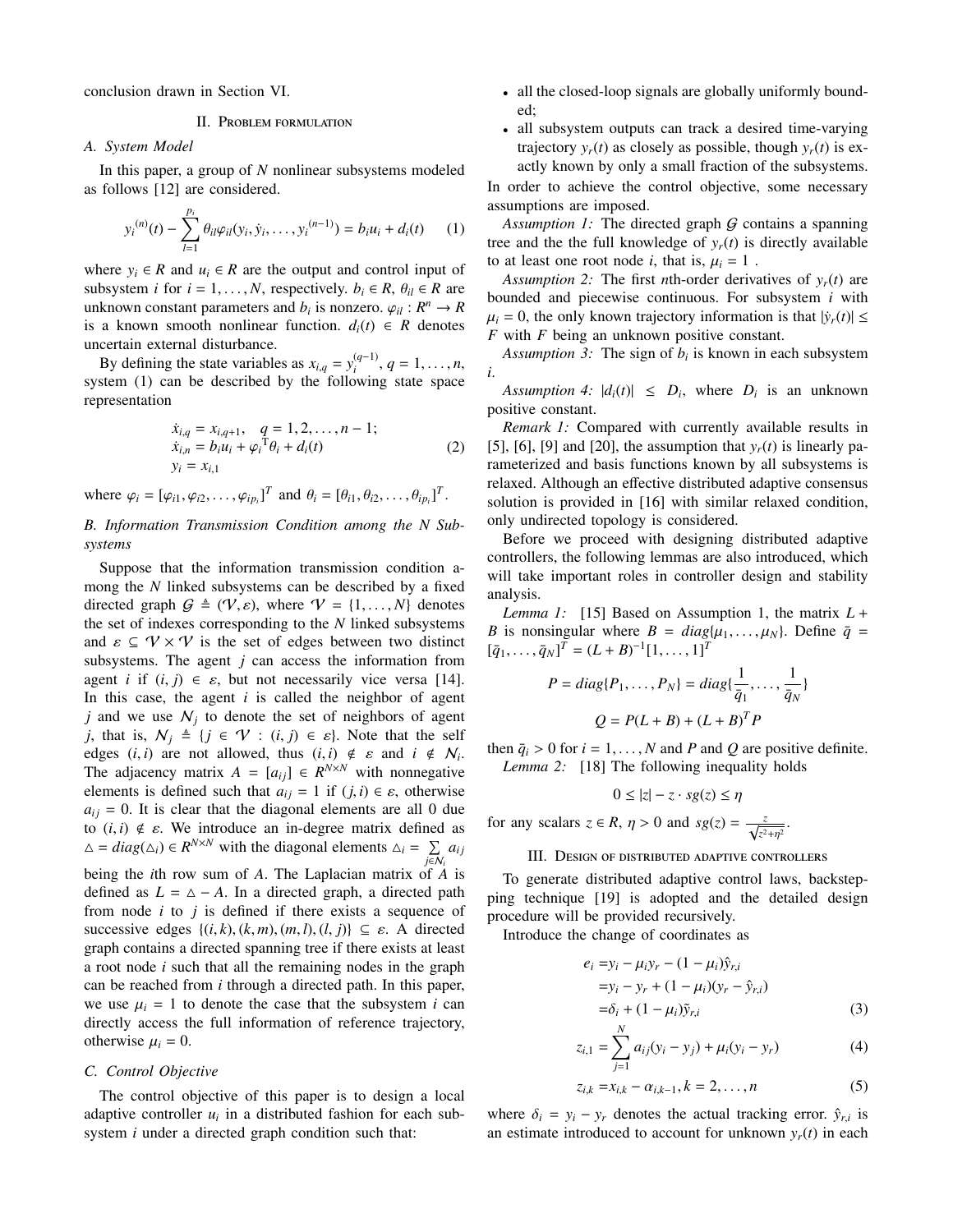subsystem *i* with  $\mu_i = 0$ .  $\tilde{y}_{r,i} := y_r - \hat{y}_{r,i}$  is the corresponding estimation error.  $z_{i,1}$  is often known as the local neighborhood consensus error.  $\alpha_{i,k-1}$  is the virtual control to be determined in each recursive step.

To illustrate the adaptive backstepping design procedures, only the first step is elaborated in detail.

• Step 1: From (3) and (5), the derivative of  $e_i$  is computed as

$$
\dot{e}_i = z_{i,2} + \alpha_{i,1} - \mu_i \dot{y}_r - (1 - \mu_i) \dot{\hat{y}}_{r,i}
$$
(6)

The virtual control  $\alpha_{i,1}$  is chosen as

$$
\alpha_{i,1} = -c_1 e_i - k \hat{P}_{i} z_{i,1} + \mu_i \dot{y}_r + (1 - \mu_i) \dot{\hat{y}}_{r,i}
$$
(7)

where  $c_1$  and k are positive design parameters.  $\hat{P}_i$  is the local estimate of  $P_i$ , which is defined in Lemma 1. Substituting  $(7)$  into  $(6)$  gives

$$
\dot{e}_i = z_{i,2} - c_1 e_i - k \hat{P}_{i} z_{i,1} \tag{8}
$$

The trajectory and parameter update laws are designed as

$$
\hat{y}_{r,i} = -\gamma_{y_{r,i}}[z_{i,1} + \kappa_{y_{r,i}}(\hat{y}_{r,i} - y_{r,i0})]
$$
(9)

and

$$
\hat{P}_i = -\gamma_{P_i} [e_i z_{i,1} - \kappa_{P_i} (\hat{P}_i - P_{i0})]
$$
 (10)

where  $\gamma_{y_{r,i}}, \gamma_{P_i}, \kappa_{y_{r,i}}, \kappa_{P_i}, \gamma_{r,i0}$ ,  $P_{i0}$  are all positive design parameters.

The Lyapunov function candidate is chosen as

$$
V_1 = \frac{1}{2} \sum_{i=1}^{N} e_i^2 + \frac{1}{2} \sum_{i=1}^{N} \frac{k}{\gamma P_i} \tilde{P}_i^2 + \frac{1}{2} \sum_{i=1}^{N} \frac{k P_i (1 - \mu_i)}{\gamma_{y_{r,i}}} \tilde{y}_{r,i}^2 \quad (11)
$$

where  $\tilde{P}_i = P_i - \hat{P}_i$  and  $\tilde{y}_{r,i} = y_{r,i} - \hat{y}_{r,i}$ . From (8), the derivative of  $V_1$  is computed as

$$
\dot{V}_{1} = \sum_{i=1}^{N} e_{i}z_{i,2} - c_{1} \sum_{i=1}^{N} e_{i}^{2} - k\delta^{T}PH\delta + \sum_{i=1}^{N} \frac{k}{\gamma_{P_{i}}} \tilde{P}_{i}(\gamma_{P_{i}}e_{i}z_{i,1} - \dot{P}_{i}) + \sum_{i=1}^{N} \frac{kP_{i}(1 - \mu_{i})}{\gamma_{y_{r,i}}} \tilde{y}_{r,i}(\dot{y}_{r} - \dot{\hat{y}}_{r,i} - \gamma_{y_{r,i}}z_{i,1})
$$
\n(12)

where  $\delta = [\delta_1, ..., \delta_N]$ . From (9), (10) and Lemma 1, (12) can be further derived as

$$
\dot{V}_{1} = \sum_{i=1}^{N} e_{i}z_{i,2} - c_{1} \sum_{i=1}^{N} e_{i}^{2} - k\delta^{T}PH\delta + \sum_{i=1}^{N} k\kappa_{P_{i}}\tilde{P}_{i}(\hat{P}_{i} - P_{i0}) \n+ \sum_{i=1}^{N} \frac{kP_{i}(1 - \mu_{i})}{\gamma_{y_{r,i}}}\tilde{y}_{r,i}\dot{y}_{r} + \sum_{i=1}^{N} kP_{i}\kappa_{y_{r,i}}(1 - \mu_{i})\tilde{y}_{r,i}(\hat{y}_{r,i} - y_{r,i0}) \n\leq \sum_{i=1}^{N} e_{i}z_{i,2} - c_{1} \sum_{i=1}^{N} e_{i}^{2} - \frac{k}{2} \lambda_{\min}(Q)||\delta||^{2} \n+ \sum_{i=1}^{N} \frac{kP_{i}(1 - \mu_{i})}{\gamma_{y_{r,i}}}\left|\tilde{y}_{r,i}\right|F + \sum_{i=1}^{N} k\kappa_{P_{i}}\tilde{P}_{i}(\hat{P}_{i} - P_{i0}) \n+ \sum_{i=1}^{N} kP_{i}\kappa_{y_{r,i}}(1 - \mu_{i})\tilde{y}_{r,i}(\hat{y}_{r,i} - y_{r,i0}) \n\leq \sum_{i=1}^{N} e_{i}z_{i,2} - c_{1} \sum_{i=1}^{N} e_{i}^{2} - \frac{k}{2} \lambda_{\min}(Q)||\delta||^{2}
$$

$$
+\sum_{i=1}^{N} \frac{kP_i(1-\mu_i)}{\gamma_{y_{r,i}}} [\frac{1}{4}\gamma_{y_{r,i}}\kappa_{y_{r,i}}\tilde{y}_{r,i}^2 + \frac{F^2}{\gamma_{y_{r,i}}\kappa_{y_{r,i}}}]
$$
  
+  $\sum_{i=1}^{N} k\kappa_{P_i}\tilde{P}_i(\hat{P}_i - P_{i0}) + \sum_{i=1}^{N} kP_i\kappa_{y_{r,i}}(1-\mu_i)\tilde{y}_{r,i}(\hat{y}_{r,i} - y_{r,i0})$   

$$
\leq \sum_{i=1}^{N} e_i z_{i,2} - c_1 \sum_{i=1}^{N} e_i^2 - \frac{k}{2} \lambda_{\min}(Q) ||\delta||^2 - \sum_{i=1}^{N} \frac{k\kappa_{P_i}}{2} \tilde{P}_i^2
$$
  
-  $\sum_{i=1}^{N} \frac{kP_i\kappa_{y_{r,i}}(1-\mu_i)}{4} \tilde{y}_{r,i}^2 + \sum_{i=1}^{N} \frac{kP_i(1-\mu_i)F^2}{\gamma_{y_{r,i}}^2 \kappa_{y_{r,i}}}$   
+  $\sum_{i=1}^{N} \frac{k\kappa_{P_i}}{2} (P_i - P_{i0})^2 + \sum_{i=1}^{N} \frac{kP_i\kappa_{y_{r,i}}(1-\mu_i)}{2} (y_r - y_{r,i0})^2$ (13)

where the property that  $\tilde{\Theta}^T(\hat{\Theta} - \Theta_0) = \tilde{\Theta}^T(-\tilde{\Theta} + \Theta - \Theta_0) \leq$  $-\frac{1}{2} ||\tilde{\Theta}||^2 + \frac{1}{2} ||\Theta - \Theta_0||^2$  has been applied.

*Remark 2:* In this step, we introduce the term  $-k\hat{P}_{i}z_{i,1}$ in designing the first virtual control signal for the purpose of generating negative definite quadratic term of  $\delta$  in the derivative of Lyapunov function defined later for the entire closed-loop system. Note that similar technique was initiated in [9], where  $P_i$  is adopted directly. However,  $P_i$  can only be obtained with full knowledge of the overall graph. Motivated by this fact, a modification is made here hence the presented adaptive consensus control laws are ensured to be totally distributed.

• Step  $k(k = 2, ..., n - 1)$ : The virtual control  $\alpha_{i,k}$  is chosen as

$$
\alpha_{i,k} = -z_{i,k-1} - c_k z_{i,k} + \dot{\alpha}_{i,k-1} \tag{14}
$$

with

$$
\dot{\alpha}_{i,k-1} = \sum_{l=1}^{k-1} \frac{\partial \alpha_{i,k-1}}{\partial x_{i,l}} x_{i,l+1} + \frac{\partial \alpha_{i,k-1}}{\partial \hat{P}_i} \dot{\hat{P}}_i + \sum_{j=1}^{N} \sum_{l=1}^{k-1} a_{ij} \frac{\partial \alpha_{i,k-1}}{\partial x_{j,l}} x_{j,l+1} + \mu_i \sum_{l=1}^{k} \frac{\partial \alpha_{i,k-1}}{\partial y_r^{(l-1)}} y_r^{(l)} + (1 - \mu_i) \frac{\partial \alpha_{i,k-1}}{\partial \hat{y}_{r,i}} \dot{\hat{y}}_{r,i}
$$
(15)

where  $c_k$  is a positive constant. Define the Lyapunov function **as** 

$$
V_k = V_1 + \frac{1}{2} \sum_{i=1}^{N} \sum_{l=2}^{k} z_{i,l}^2
$$
 (16)

whose derivative can be computed as

$$
\dot{V}_{k} \leq \sum_{i=1}^{N} z_{i,k} z_{i,k+1} - c_{1} \sum_{i=1}^{N} e_{i}^{2} - \frac{k}{2} \lambda_{\min}(Q) ||\delta||^{2} - \sum_{i=1}^{N} \sum_{l=2}^{k} c_{l} z_{i,l}^{2} - \sum_{i=1}^{N} \frac{k \kappa_{P_{i}}}{2} \tilde{P}_{i}^{2} - \sum_{i=1}^{N} \frac{k P_{i} \kappa_{y_{r,i}} (1 - \mu_{i})}{4} \tilde{y}_{r,i}^{2} + \sum_{i=1}^{N} \frac{k P_{i} (1 - \mu_{i}) F^{2}}{\gamma_{y_{r,i}}^{2} \kappa_{y_{r,i}}} + \sum_{i=1}^{N} \frac{k \kappa_{P_{i}}}{2} (P_{i} - P_{i0})^{2} + \sum_{i=1}^{N} \frac{k P_{i} \kappa_{y_{r,i}} (1 - \mu_{i})}{2} (y_{r} - y_{r,i0})^{2}
$$
(17)

• Step *n*: From (2) and (5), there is

$$
\dot{z}_{i,n} = b_i u_i + \varphi_i^T \theta_i + d_i(t) - \dot{\alpha}_{i,n-1} \tag{18}
$$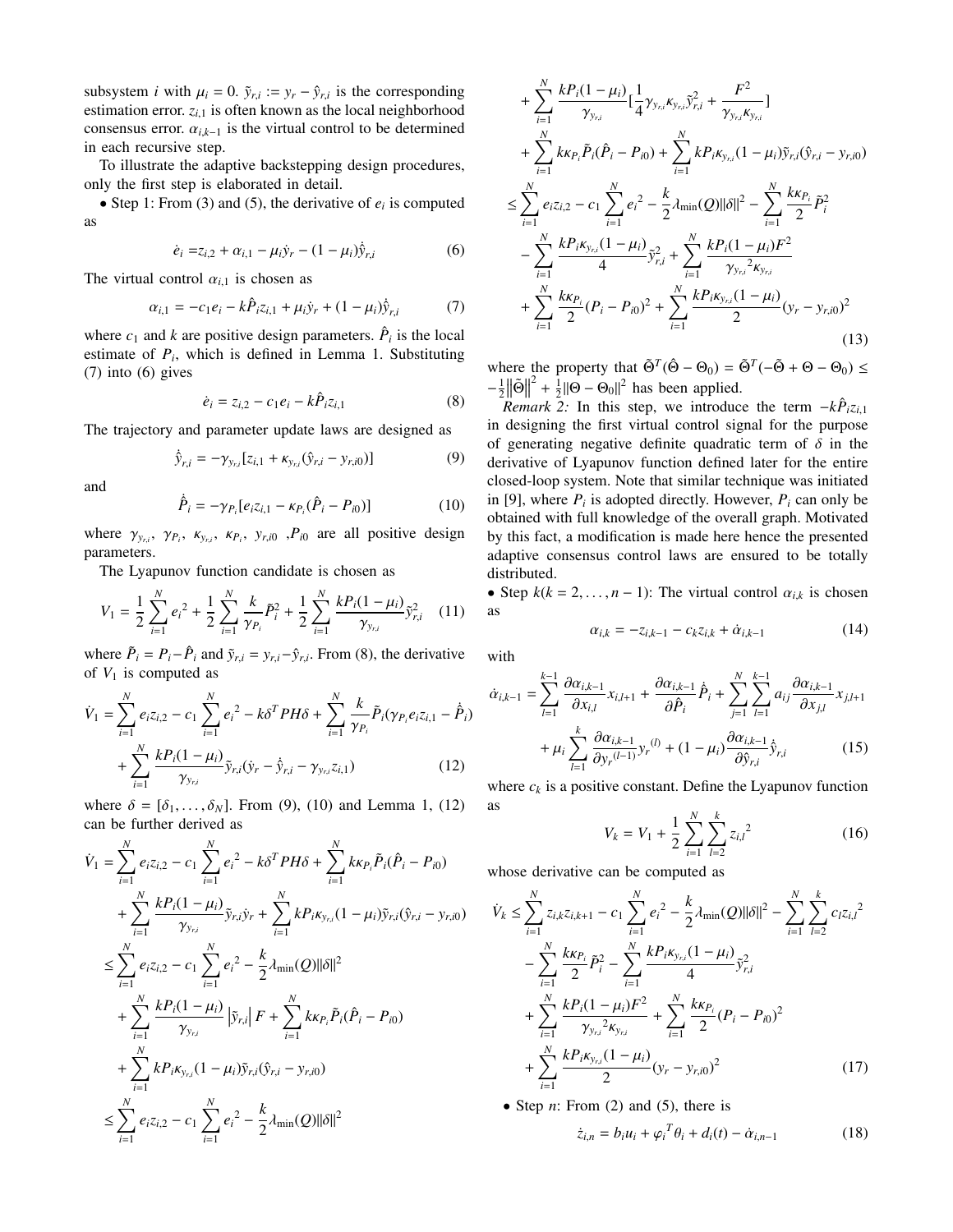Design the control input as

$$
u_i = \hat{\varrho}_i[\alpha_{i,n} - \varphi_i^T \hat{\theta}_i - sg(z_{i,n})\hat{D}_i]
$$
 (19)

where  $\hat{\varrho}_i$ ,  $\hat{\theta}_i$  and  $\hat{D}_i$  are the parameter estimates of  $\frac{1}{b}$ ,  $\theta_i$  and the upper bound  $D_i$  of external disturbance, respectively.  $\alpha_{i,n}$ is defined in (14) for  $k = n$ .

The parameter update laws are designed as

$$
\begin{aligned} \n\hat{\varrho}_i &= \gamma_{\varrho_i} z_{i,n} \text{sgn}(b_i) [\varphi_i^T \hat{\theta}_i + s g(z_{i,n}) \hat{D}_i - \alpha_{i,n}] \\ \n&\quad - \gamma_{\varrho_i} \kappa_{\varrho_i} (\hat{\varrho}_i - \varrho_{i,0}) \n\end{aligned} \tag{20}
$$

$$
\ddot{\theta}_i = z_{i,n} \Gamma_i \varphi_i - \Gamma_i \kappa_{\theta_i} (\dot{\theta}_i - \theta_{i,0})
$$
\n(21)

$$
\hat{D}_i = \gamma_{D_i} z_{i,n} s g(z_{i,n}) - \gamma_{D_i} \kappa_{D_i} (\hat{D}_i - D_{i,0})
$$
\n(22)

where  $\gamma_{\kappa_i}, \gamma_{D_i}, \kappa_{\varrho_i}, \kappa_{D_i}, \Gamma_i, \kappa_{\theta_i}, \kappa_{i,0}, \theta_{i,0}$  and  $D_{i,0}$  are all positive design parameters with appropriate dimension.

#### IV. STABILITY ANALYSIS

The main results of this paper are now formally stated in the following theorem.

*Theorem 3:* Consider the closed-loop system consisting of  $N$  uncertain nonlinear subsystems  $(2)$  satisfying Assumptions 1-4. With the local controllers (19) and parameter update laws  $(9)$ ,  $(10)$ ,  $(20)-(22)$ , the following conclusions can be drawn.

- All the signals in the closed-loop system are globally uniformly bounded;
- The tracking errors for all subsystems will converge to a compact set and the upper bound of overall tracking errors in the mean square sense is adjustable.

*Proof:* Define a Lyapunov function for the entire system as

$$
V_n = V_{n-1} + \frac{1}{2} \sum_{i=1}^N z_{i,n}^2 + \sum_{i=1}^N \frac{|b_i|}{2\gamma_{\kappa_i}} \tilde{\varrho}_i^2 + \frac{1}{2} \sum_{i=1}^N \tilde{\theta}_i^T \Gamma_i^{-1} \tilde{\theta}_i
$$
  
+ 
$$
\sum_{i=1}^N \frac{1}{2\gamma_{D_i}} \tilde{D}_i^2
$$
 (23)

where  $\tilde{\varrho}_i = \varrho_i - \hat{\varrho}_i$ ,  $\tilde{\theta}_i = \theta_i - \hat{\theta}_i$  and  $\tilde{D}_i = D_i - \hat{D}_i$ .

Differentiating  $V_n$  with respect to time t yields

$$
\dot{V}_n \leq \dot{V}_{n-1} + \sum_{i=1}^N z_{i,n} (\alpha_{i,n} - \dot{\alpha}_{i,n-1}) + \sum_{i=1}^N \tilde{\theta}_i^T \Gamma_i^{-1} (z_{i,n} \Gamma_i \varphi_i - \dot{\hat{\theta}}_i)
$$
  
+ 
$$
\sum_{i=1}^N \frac{|b_i|}{\gamma_{\varrho_i}} \tilde{\varrho}_i (\gamma_{\varrho_i} z_{i,n} \operatorname{sgn}(b_i) (\varphi_i^T \hat{\theta}_i + \operatorname{sg}(z_{i,n}) \hat{D}_i - \alpha_{i,n}) - \dot{\hat{\varrho}}_i)
$$

$$
+\sum_{i=1}^{N}\frac{1}{\gamma_{D_i}}\tilde{D}_i(\gamma_{D_i}z_{i,n}\mathrm{sg}(z_{i,n})-\dot{\hat{D}}_i)+\sum_{i=1}^{N}\eta_iD_i\hspace{1cm}(24)
$$

where the Lemma 2 has been utilized to handle the effects of external disturbances.

From  $(14)$ ,  $(15)$ ,  $(17)$  and  $(20)-(22)$ , we have

$$
\dot{V}_n \leq -c_1 \sum_{i=1}^N e_i^2 - \frac{k}{2} \lambda_{\min}(Q) ||\delta||^2 - \sum_{i=1}^N \sum_{l=2}^k c_l z_{i,l}^2 - \sum_{i=1}^N \frac{k \kappa_{P_i}}{2} \tilde{P}_i^2
$$

$$
- \sum_{i=1}^N \frac{k P_i \kappa_{y_{ri}} (1 - \mu_i)}{4} \tilde{y}_{r,i}^2 - \sum_{i=1}^N \frac{|b_i| \kappa_{\varrho_i}}{2} \tilde{\varrho}_i^2 - \sum_{i=1}^N \frac{\kappa_{\theta_i}}{2} ||\tilde{\theta}_i||^2
$$

$$
-\sum_{i=1}^{N} \frac{\kappa_{D_i}}{2} \tilde{D}_i^2 + M^*
$$
  

$$
\leq -\frac{k}{2} \lambda_{\min}(Q) ||\delta||^2 - \sigma V + M^*
$$
 (25)

where

$$
\tau = \min\{2c_i, \gamma_{P_i}K_{P_i}, \frac{1}{2}\gamma_{y_{r_i}}K_{y_{r_i}}, \gamma_{\varrho_i}K_{\varrho_i}, \frac{K_{\theta_i}}{\lambda_{\max}(\Gamma_i^{-1})}, \gamma_{D_i}K_{D_i}\}\tag{26}
$$

and

$$
M^* = \sum_{i=1}^N \frac{k P_i (1 - \mu_i) F^2}{\gamma_{y_{ri}}^2 \kappa_{y_{ri}}} + \sum_{i=1}^N \frac{k \kappa_{P_i}}{2} (P_i - P_{i0})^2
$$
  
+ 
$$
\sum_{i=1}^N \frac{k P_i \kappa_{y_{ri}} (1 - \mu_i)}{2} (\gamma_r - \gamma_{r,i0})^2 + \sum_{i=1}^N \frac{|b_i| \kappa_{Q_i}}{2} (\varrho_i - \varrho_{i0})^2
$$
  
+ 
$$
\sum_{i=1}^N \frac{\kappa_{\theta_i}}{2} ||\theta_i - \theta_{i,0}||^2 + \sum_{i=1}^N \frac{\kappa_{D_i}}{2} (D_i - D_{i0})^2 + \sum_{i=1}^N \eta_i D_i
$$
(27)

By neglecting the first term in the right hand side of inequality (25) and then directly integrating it, we obtain

$$
V_n(t) \le V_n(0)e^{-\sigma t} + \frac{M_1^*}{\sigma}(1 - e^{-\sigma t}) \le V_n(0) + \frac{M_1^*}{\sigma} \qquad (28)
$$

which implies that  $V_n$  is globally uniformly bounded. Thus, the signals  $e_i$ ,  $z_{i,k}$  for  $k = 2, ..., n$ ,  $\hat{y}_{r,i}$ ,  $\hat{P}_i$ ,  $\hat{Q}_i$ ,  $\hat{\theta}_i$  and  $\hat{D}_i$  are all bounded. From (3) and (4),  $x_{i,1}$  and  $z_{i,1}$  are bounded. From (7), it implies  $\alpha_{i,1}$  is bounded. Similarly, from (5), (14) and (15) for  $k = 2$ ,  $x_{i,2}$  and  $\alpha_{i,2}$  are bounded. Through recursive analysis along this line, it concludes that  $x_{i,k}$  and  $\alpha_{i,k}$  for  $k = 2, \ldots, n$  are bounded. Finally, from (19), the distributed control inputs  $u_i$  are bounded. Therefore, all the signals in the closed-loop system are bounded.

From  $(3)$  and  $(23)$ , we have

$$
\|\delta\|^2 \le \sum_{i=1}^N 2(e_i^2 + (1 - \mu_i)^2 \tilde{y}_{r,i}^2) \le \zeta V_n(t) \tag{29}
$$

where  $\zeta = \max\left\{4, \frac{4(1-\mu_i)\gamma_{y_{r_i}}}{kP_i}\right\}$  for  $i = 1, ..., N$ . Further, combining (28) yields

$$
||\delta||^2 \le \zeta [V_n(0)e^{-\sigma t} + \frac{M_1^*}{\sigma} (1 - e^{-\sigma t})]
$$
 (30)

which shows that the tracking errors in Euclidean norm will converge to a compact set  $E_r = {\delta ||\delta||}^2 \le \zeta(M_1^* + \tau)/\sigma$  with convergence time  $t \ge (1/\sigma)ln(|V_n(0)\sigma - M_1^*|/\tau)$ , in which  $\tau$ is an arbitrary small positive constant.

In terms of  $(25)$ , we have

$$
\dot{V}_n \le -\frac{k}{2} \lambda_{\min}(Q) ||\delta||^2 + M^* \tag{31}
$$

Integrating both sides of the foregoing equation yields

$$
\|\delta\|^2_{[0,T]} = \frac{1}{T} \int_0^T \|\delta\|^2 dt
$$
  
 
$$
\leq \frac{2}{k\lambda_{\min}(Q)} \left[ \frac{V_n(0) - V_n(t)}{T} + M_2^* \right]
$$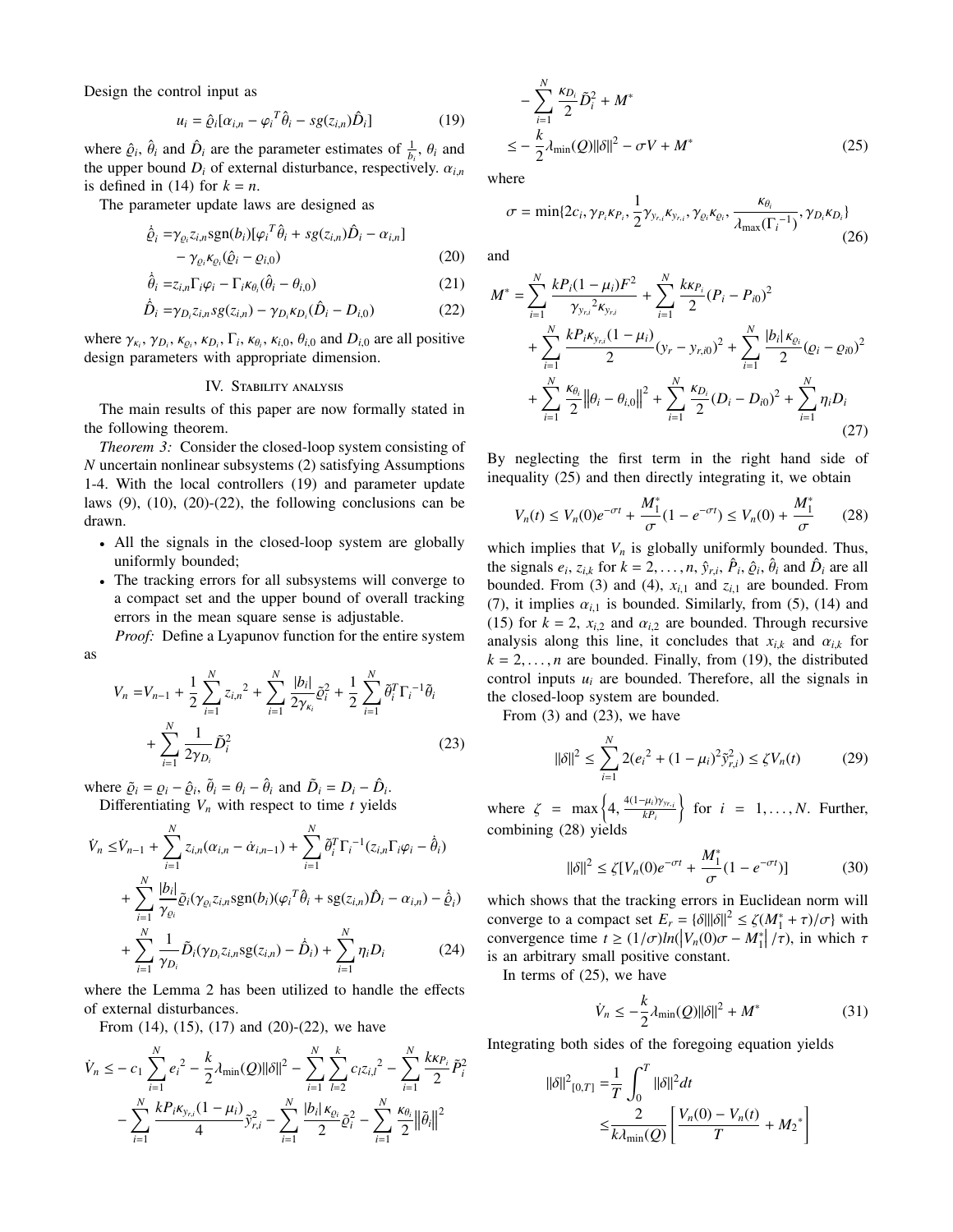$$
\leq \frac{2}{k\lambda_{\min}(Q)} \left[ \frac{V_n(0)}{T} + M_2^* \right] \tag{32}
$$

where  $M_2^*$  is a positive constant. From (25) and (27), it follows that the upper bound of the overall tracking errors in the mean square sense can be decreased by decreasing  $\kappa_{P_i}, \kappa_{v_i}, \kappa_{o_i}, \kappa_{\theta_i}, \kappa_{D_i}$  and increasing  $k, \gamma_{P_i}, \gamma_{v_i}, \gamma_{\kappa_i}, \Gamma_i, \gamma_{D_i}$ .

Remark 3: From (9), (10), (20)-(22) and (19), it can be seen that information exchange of local control inputs or parameter estimates in [11], [13], [17] is not needed in this paper to implement the designed distributed adaptive controllers.

### V. SIMULATION RESULTS

To verify the effectiveness of our proposed distributed adaptive control scheme, we consider a group of 4 second order subsystems modeled as follows,

$$
\dot{x}_{i,1} = x_{i,2};
$$
\n
$$
\dot{x}_{i,2} = b_i u_i + \varphi_i^{\mathrm{T}} \theta_i + d_i(t), i = 1, ..., 4.
$$
\n(33)

where  $b_1 = 2$ ,  $b_2 = -1$ ,  $b_3 = 0.5$ ,  $b_4 = 1$ ,  $\theta_1 = 1$ ,  $\theta_2$  = 0.5,  $\theta_3$  = -2,  $\theta_4$  = -3 are all unknown system parameters and  $\varphi_1 = x_{1,1}x_{1,2}, \varphi_2 = x_{2,2}^2, \varphi_3 = x_{3,2}, \varphi_4 =$  $x_{4,1}x_{4,2}, d_1(t) = \sin(t), d_2(t) = \sin(t)^2, d_3(t) = 2\sin(t)$ and  $d_4(t) = \sin(t)$ . The communication status among the 4 subsystems and  $y_r(t)$  are represented by a directed graph, as shown in Fig. 1. The reference trajectory is given by  $y_r(t) = \cos(0.1t)$  whose information is directly available for subsystem 1 shown in Fig. 1. In simulation, all the initials including  $x_{i,1}(0)$ ,  $x_{i,2}(0)$ ,  $\hat{F}_i(0)$ ,  $\hat{y}_{ri}(0)$ ,  $\hat{\theta}_i(0)$ ,  $\hat{\kappa}_i(0)$ ,  $\hat{D}_i(0)$  are set as zero. The design parameters are chosen as  $c_1 = c_2 = 1$ ,  $k = 5$ ,  $\gamma_{P_i} = \gamma_{\kappa_i} = \gamma_{\theta_i} = \gamma_{D_i} = 1$ ,  $\gamma_{y_{r,i}} = 5$ ,  $\kappa_{P_i} = \kappa_{\theta_i} = \kappa_{\theta_i} = \kappa_{D_i} = 0.005$ ,  $\kappa_{y_{r,i}} = 0.01$ ,  $P_{i,0} = \kappa_{i,0} = \theta_{i,0} = D_{i,0} = y_{ri,0} = 0.01$ ,  $\eta = 0.2e^{-0.03t}$ . The performance of all the 4 sub outputs and tracking errors is provided in Fig. 2- 3. Control inputs (19) and all the parameter estimates are shown in Fig. 4- 9, respectively. It can be seen that satisfied output consensus tracking for each subsystem is achieved and all the closed-loop signals are ensured bounded.



Fig. 1. Communication topology for 4 subsystems.

#### VI. CONCLUSION

In this paper, the output consensus tracking problem for a class of high-order nonlinear systems with unknown parameters and uncertain external disturbances is investigated under the directed communication status. A novel backstepping based distributed adaptive consensus control scheme is presented. The assumption on linearly parameterized reference trajectories and known basis function existing in currently



Fig. 2. The outputs  $y_i(t)$ ,  $i = 1, \ldots, 4$ .



Fig. 3. Tracking errors  $\delta_i(t) = y_r(t) - \hat{y}_{r,i}, i = 1, \dots, 4$ .



Fig. 4. Control inputs  $u_i(t)$ ,  $i = 1, \ldots, 4$ .



Fig. 5. Parameter estimates  $\hat{y}_{r,i}$ ,  $i = 2, ..., 4$ .

available results are relaxed. Besides, extra information exchange of local control inputs is not needed. It is shown